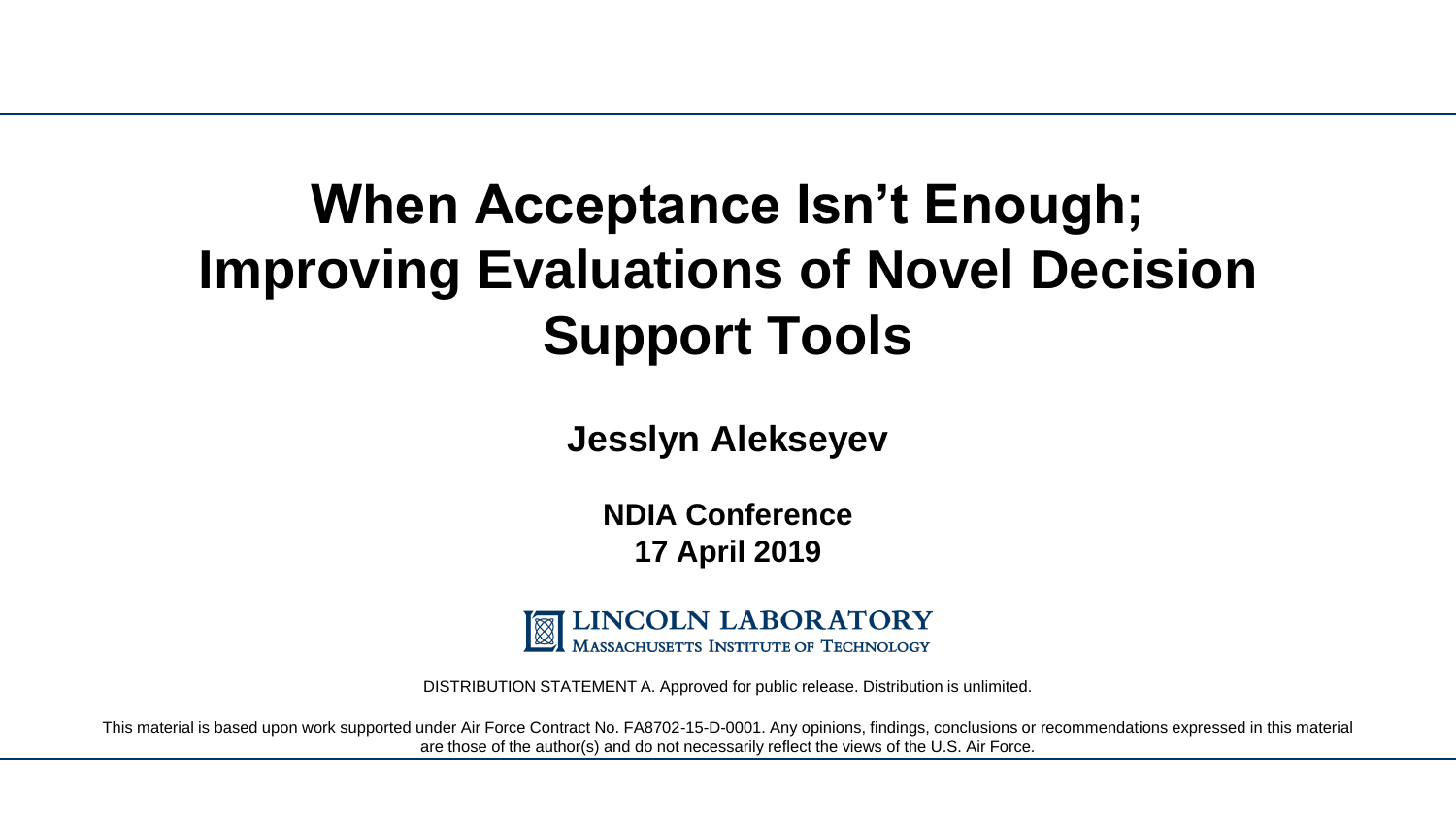

## **The Difficulty Introducing Novel Technology**

- **Need to integrate with existing**
	- **Processes and procedures**
	- **Tools and technology**
	- **Tasks and goals**
- **Many organizations rely on prospective users to evaluate new tools**

<sup>1</sup>Adapted from: Robert P. Bostrom , J. Stephen Heinen, MIS Problems and failures a socio-technical perspective part II: the application of socio-technical theory, MIS Quarterly, v.1 n.4, p.11-28, December 1977

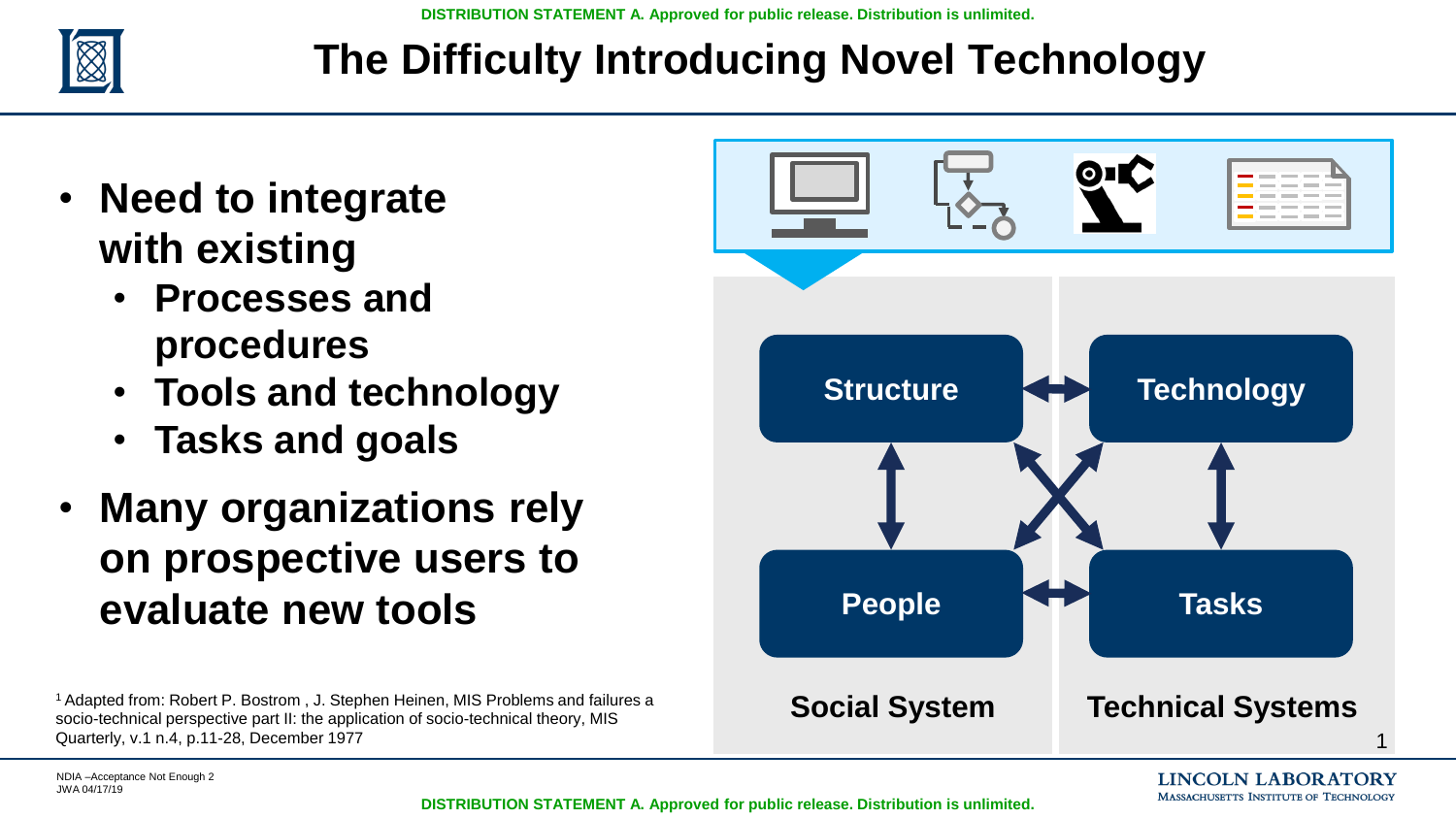

## **The User Acceptance Gap**

| A user                                   |             | <b>User Acceptance</b>               |                                                      |  |
|------------------------------------------|-------------|--------------------------------------|------------------------------------------------------|--|
| can                                      |             | <b>Reject</b>                        | <b>Accept</b>                                        |  |
| <b>Potential for Operational Benefit</b> | <b>High</b> | reject<br>high benefit<br>tool       | accept<br>high benefit<br>tool                       |  |
|                                          | Low         | reject<br><b>low benefit</b><br>tool | $\mathbf{z}$<br>accept<br><b>low benefit</b><br>tool |  |

**User acceptance methods provide a means to evaluate technology**

- **Challenges:** 
	- **May not address potential for operational benefit or identify means to improve**
	- **May not account for additional skills or process changes required**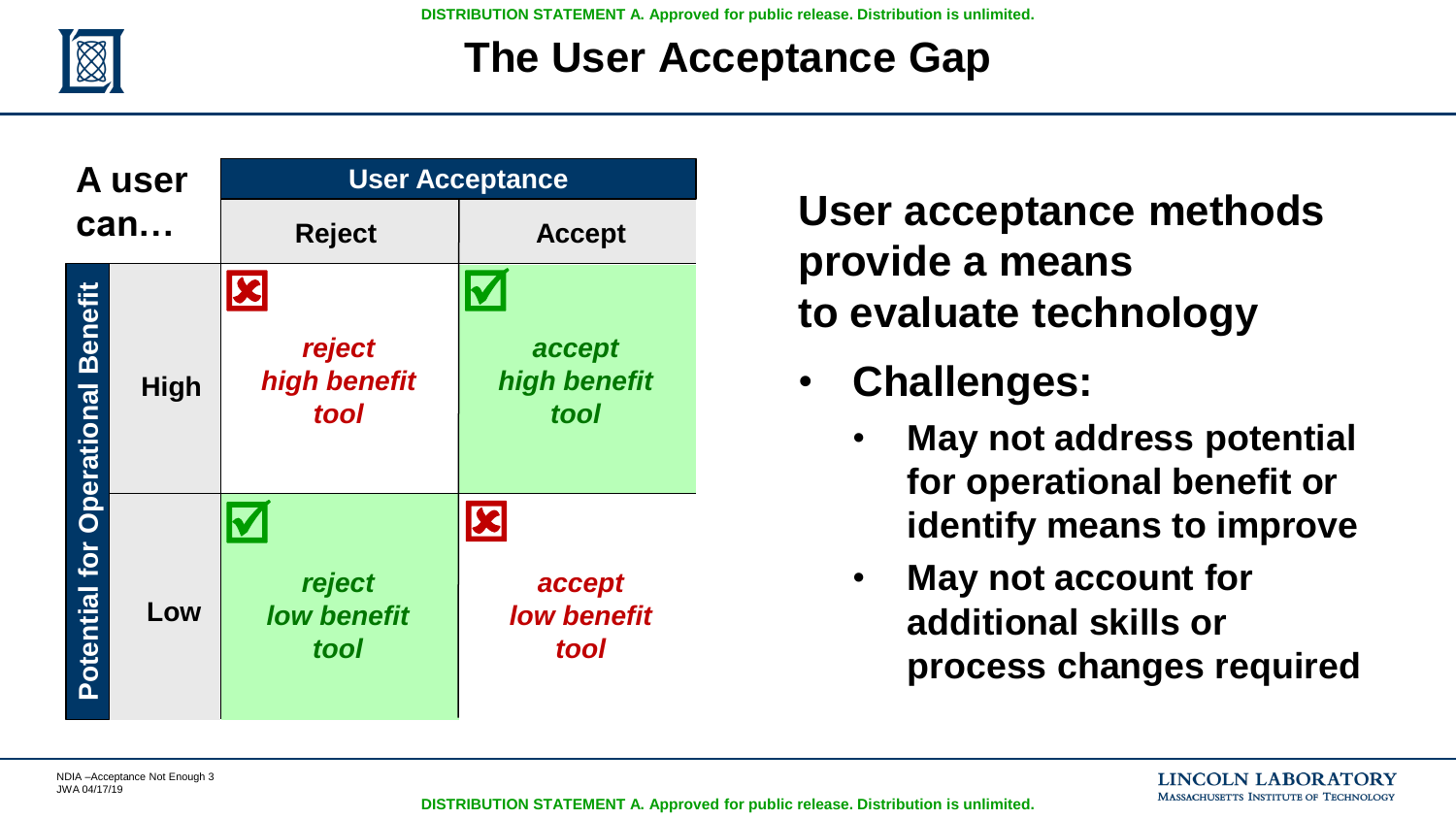

## **Users, Technology, and Interfaces**



- **Users experience the technology through the interface**
- **Reducing project risk and targeting efforts requires proper interpretation of user feedback**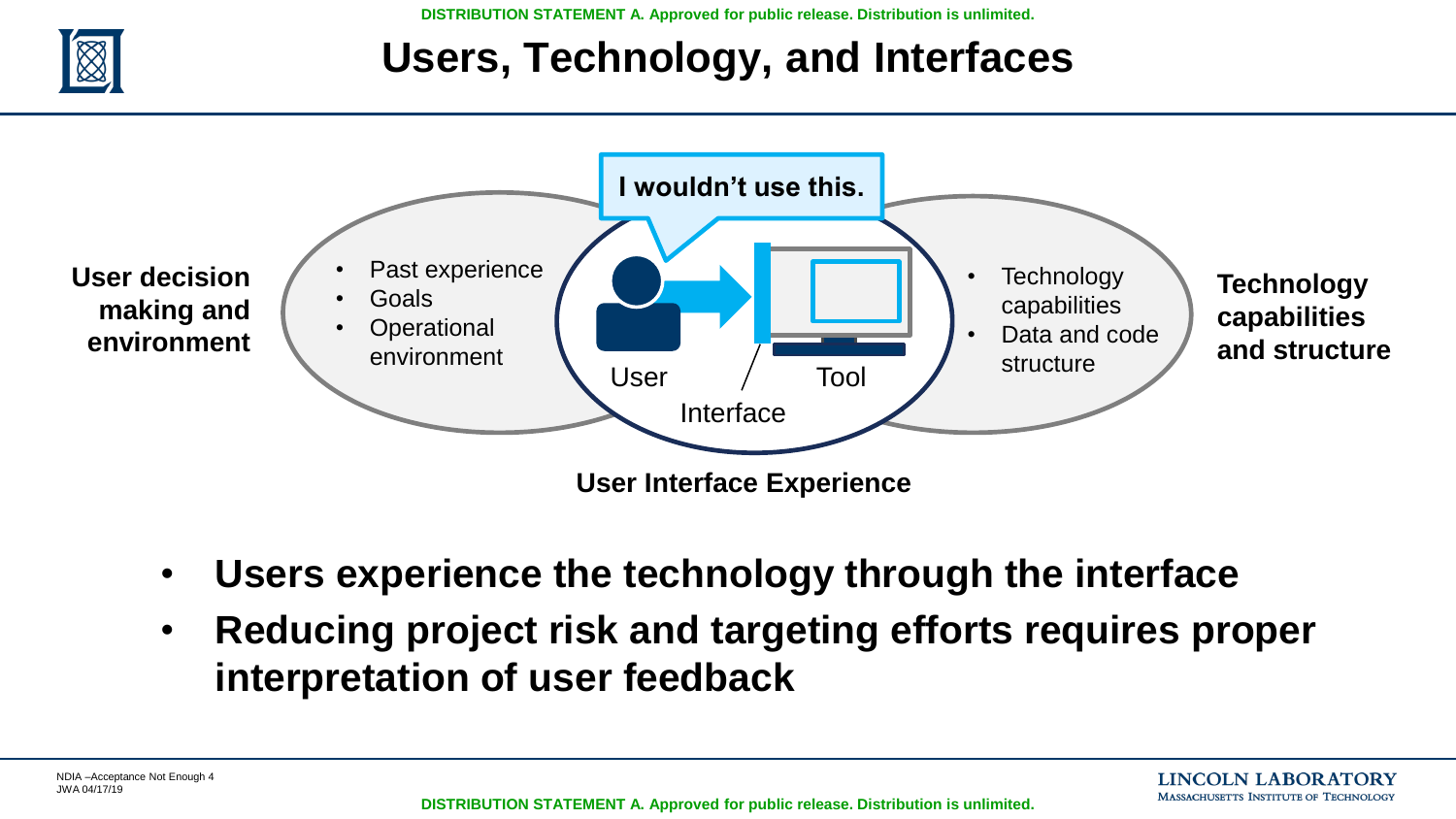

### **Application Experience Framework<sup>2</sup> : Anticipating and Interpreting User Experience**



<sup>2</sup>Working paper: J. Alekseyev (2019). "Novel Application Experience Framework to Improve Evaluations of User Interfaces"

**LINCOLN LABORATORY** MASSACHUSETTS INSTITUTE OF TECHNOLOGY

**DISTRIBUTION STATEMENT A. Approved for public release. Distribution is unlimited.**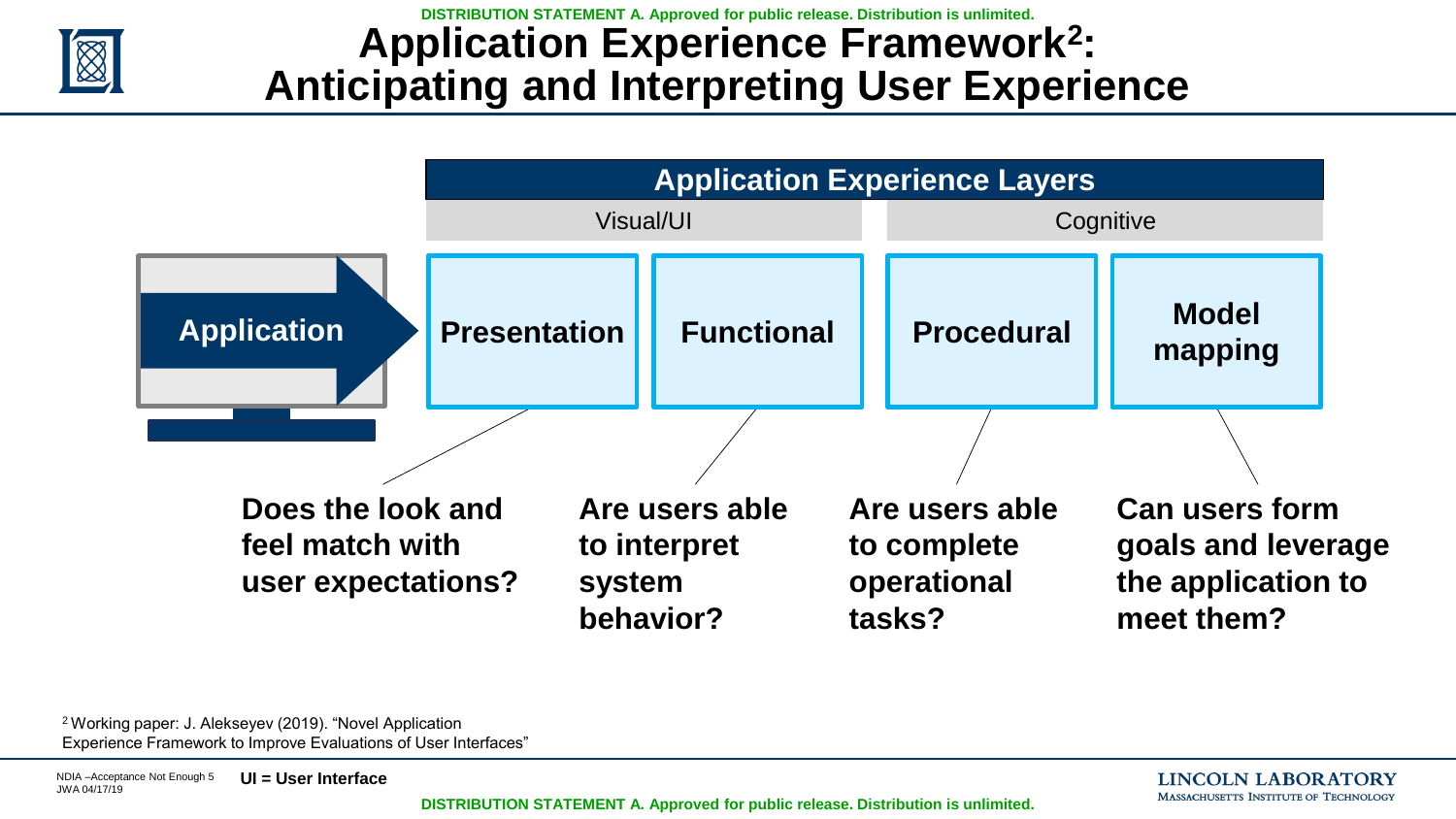

## **Application of Framework**

| Layer                | <b>Focus</b>                                                             | <b>Formative / Evaluative</b> | <b>Suggested Method</b>       |
|----------------------|--------------------------------------------------------------------------|-------------------------------|-------------------------------|
| <b>Presentation</b>  | Does the look and feel                                                   | Formative                     | Review existing, new concepts |
|                      | match with user<br>expectations?                                         | Formative / Evaluative        | Review of best practices      |
|                      |                                                                          | <b>Evaluative</b>             | <b>Usability assessment</b>   |
| <b>Functional</b>    | Are users able to<br>interpret system<br>behavior?                       | Formative                     | <b>Review existing</b>        |
|                      |                                                                          | <b>Evaluative</b>             | Cognitive walk-through        |
|                      |                                                                          | Evaluative                    | Usability assessment          |
| <b>Procedural</b>    | Are users able to<br>complete operational<br>tasks?                      | Formative                     | User interviews, walk-through |
|                      |                                                                          | Formative                     | Critical decision study       |
|                      |                                                                          | Evaluative                    | Cognitive assessment          |
| <b>Model Mapping</b> | Can users form goals<br>and leverage the<br>application to meet<br>them? | Formative                     | Task, goals assessment        |
|                      |                                                                          | Formative                     | User interviews, walk-through |
|                      |                                                                          | Formative                     | Team interviews, walk-through |
|                      |                                                                          | Evaluative                    | Cognitive assessment          |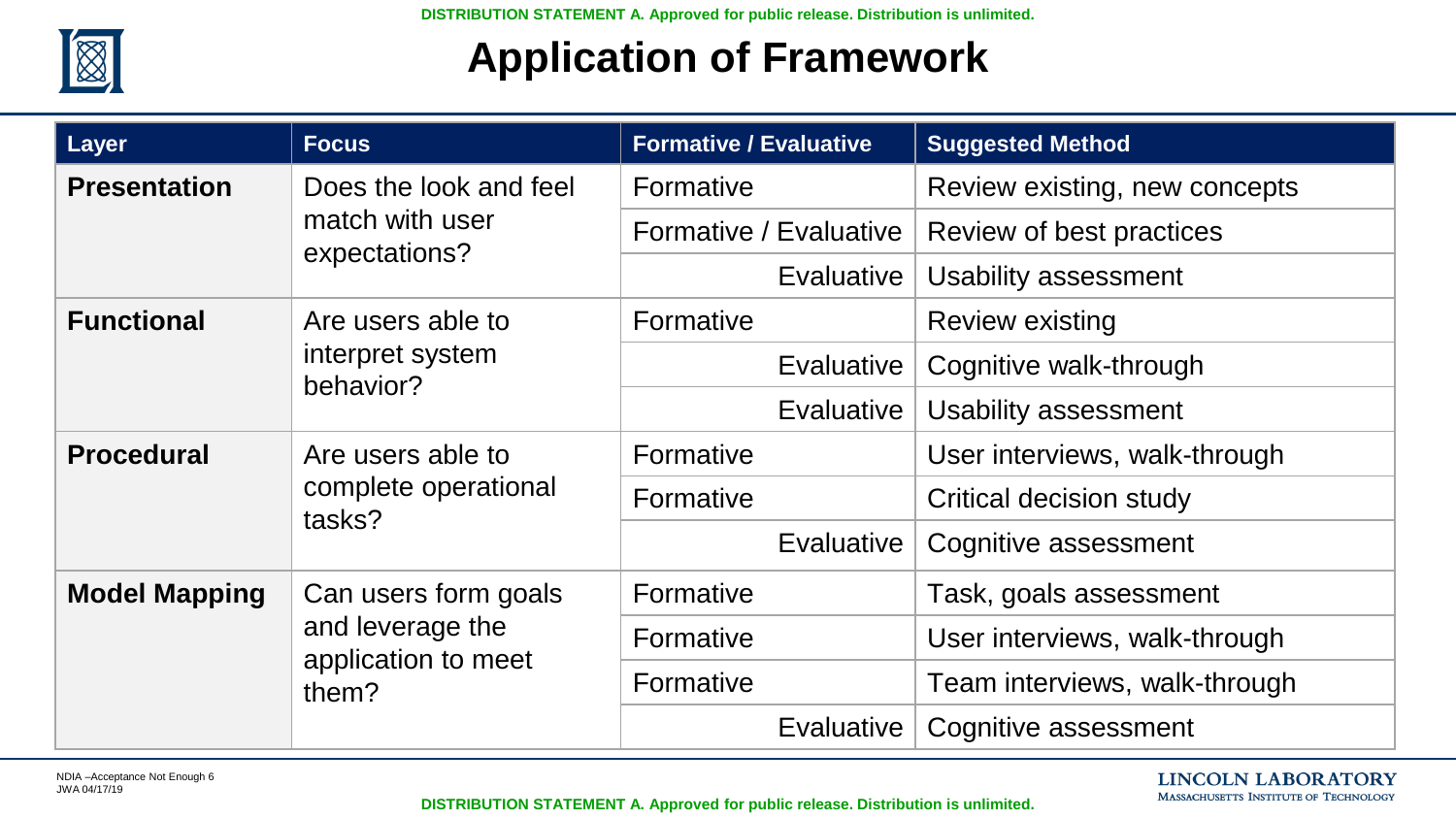#### **DISTRIBUTION STATEMENT A. Approved for public release. Distribution is unlimited. Case Study: Metrics Management for the Military Sealift Command (MSC)**



**Terms can have different meanings; data may be stored locally**

**Time-intensive to gather, clean, and compile data for each metric**

**Time intensive to manage, update, and maintain data**

**Data Management: Semi-manual process for updates or changes**

#### **Goal: Introduce technology to improve metrics management**

**LINCOLN LABORATORY MASSACHUSETTS INSTITUTE OF TECHNOLOGY** 

**DISTRIBUTION STATEMENT A. Approved for public release. Distribution is unlimited.**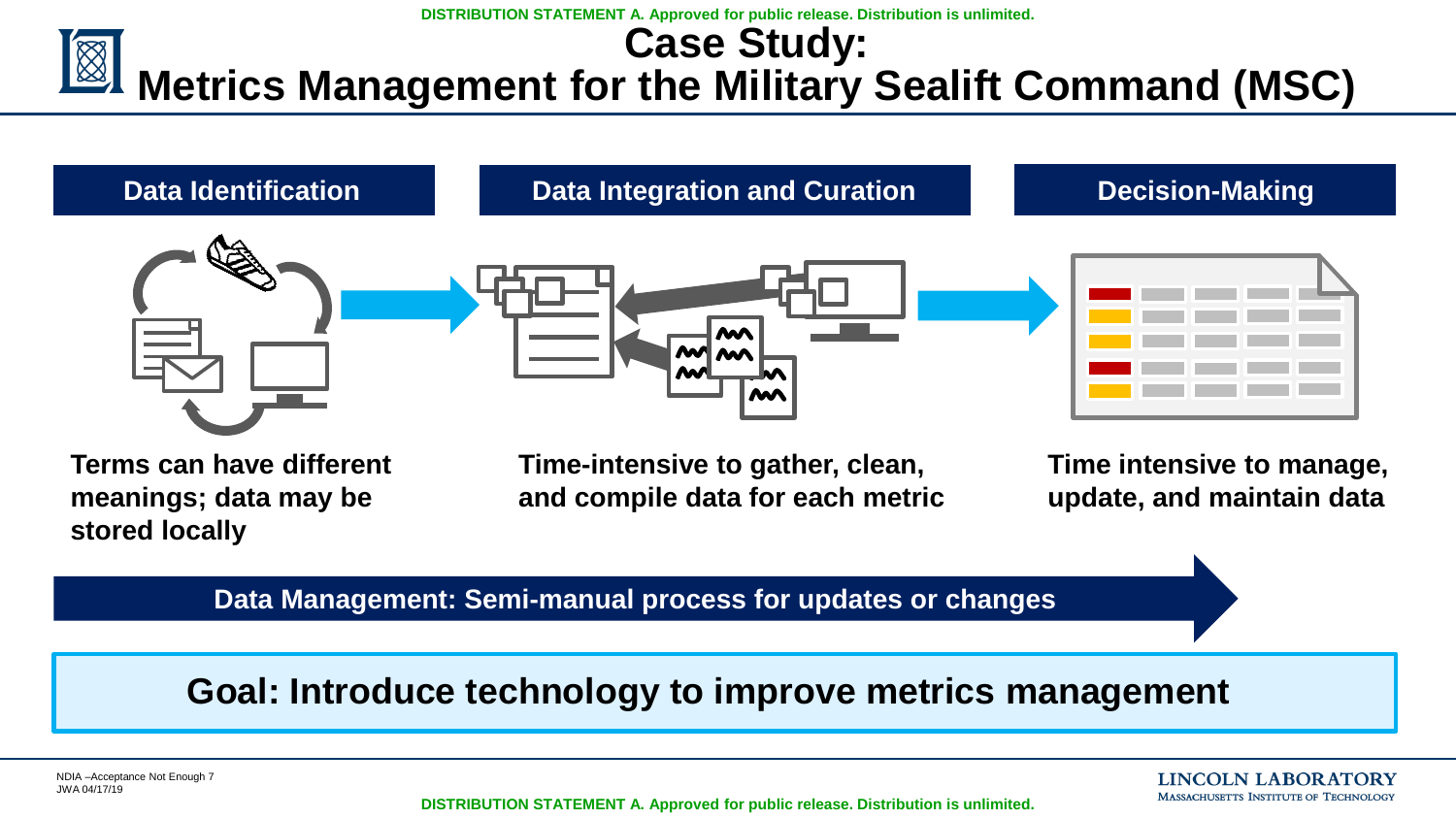

## **Case Study: Identifying Initial Focus**



**Current Capability**





- **Managed manually and stored locally**
- **User process and data understanding is tied closely to current artifacts**
- **Web-based process and management, semantic data structure**
- **User process and data understanding will need to change**

#### **Initial Focus: Cognitive Layers**

|                     | <b>Application Experience Layers</b> |                   |                         |  |  |  |
|---------------------|--------------------------------------|-------------------|-------------------------|--|--|--|
| Visual/UI           |                                      | Cognitive         |                         |  |  |  |
| <b>Presentation</b> | <b>Functional</b>                    | <b>Procedural</b> | <b>Model</b><br>mapping |  |  |  |

#### **Research steps:**

- **Understand current process and goals**
- **Understand technology analog**
- **Map current to new**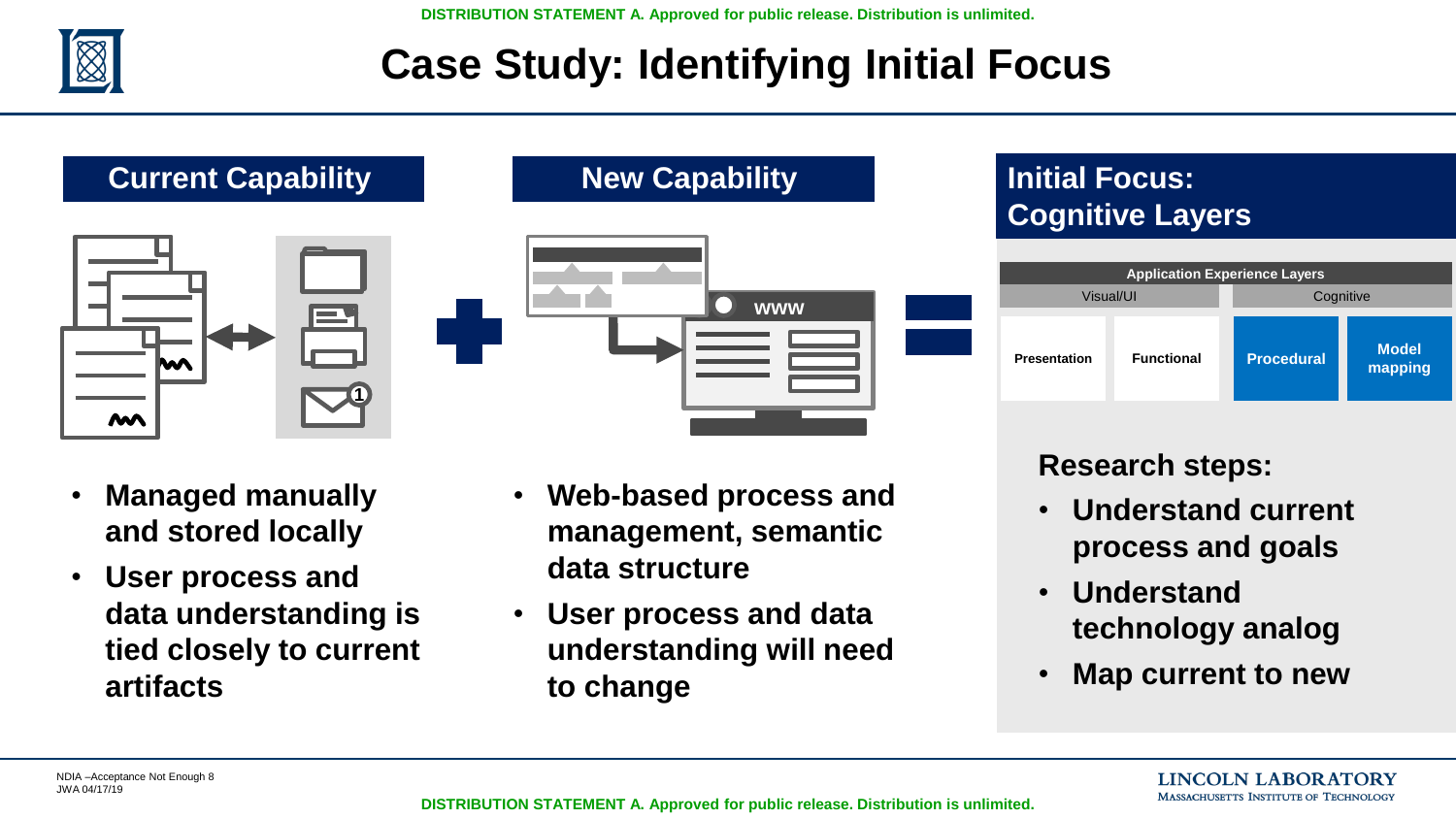

## **Case Study: Mapping Steps**



**DISTRIBUTION STATEMENT A. Approved for public release. Distribution is unlimited.**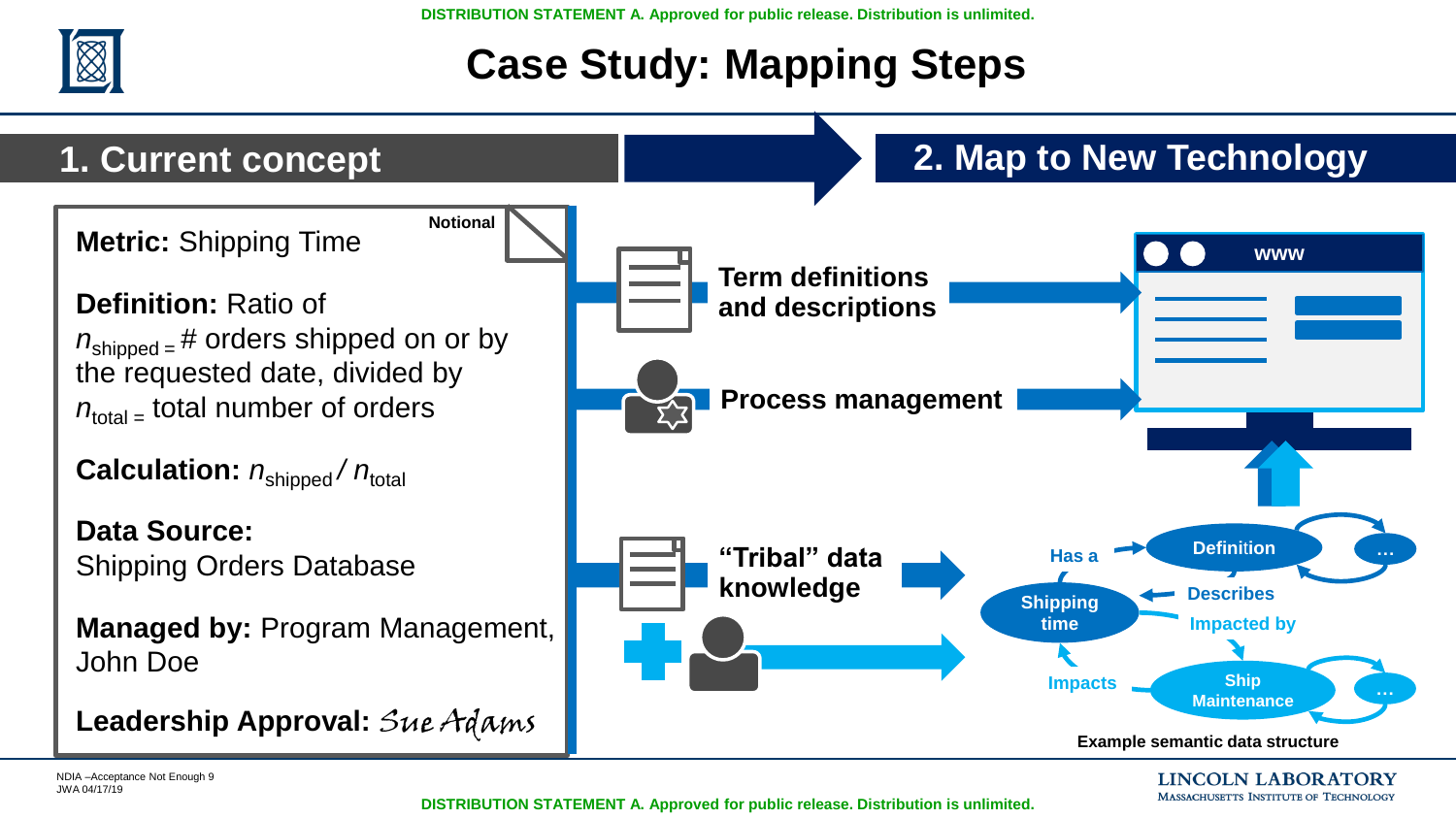

## **Summary and Conclusions**

- **Introducing novel technology into existing processes is complicated, and success can be difficult to measure**
- **Effective use of user acceptance measures requires robust understanding of user experience with technology interfaces**
- **Novel framework was developed to guide interface analysis and interpretation of user feedback, and was applied to support research and development of prototypes for MSC**